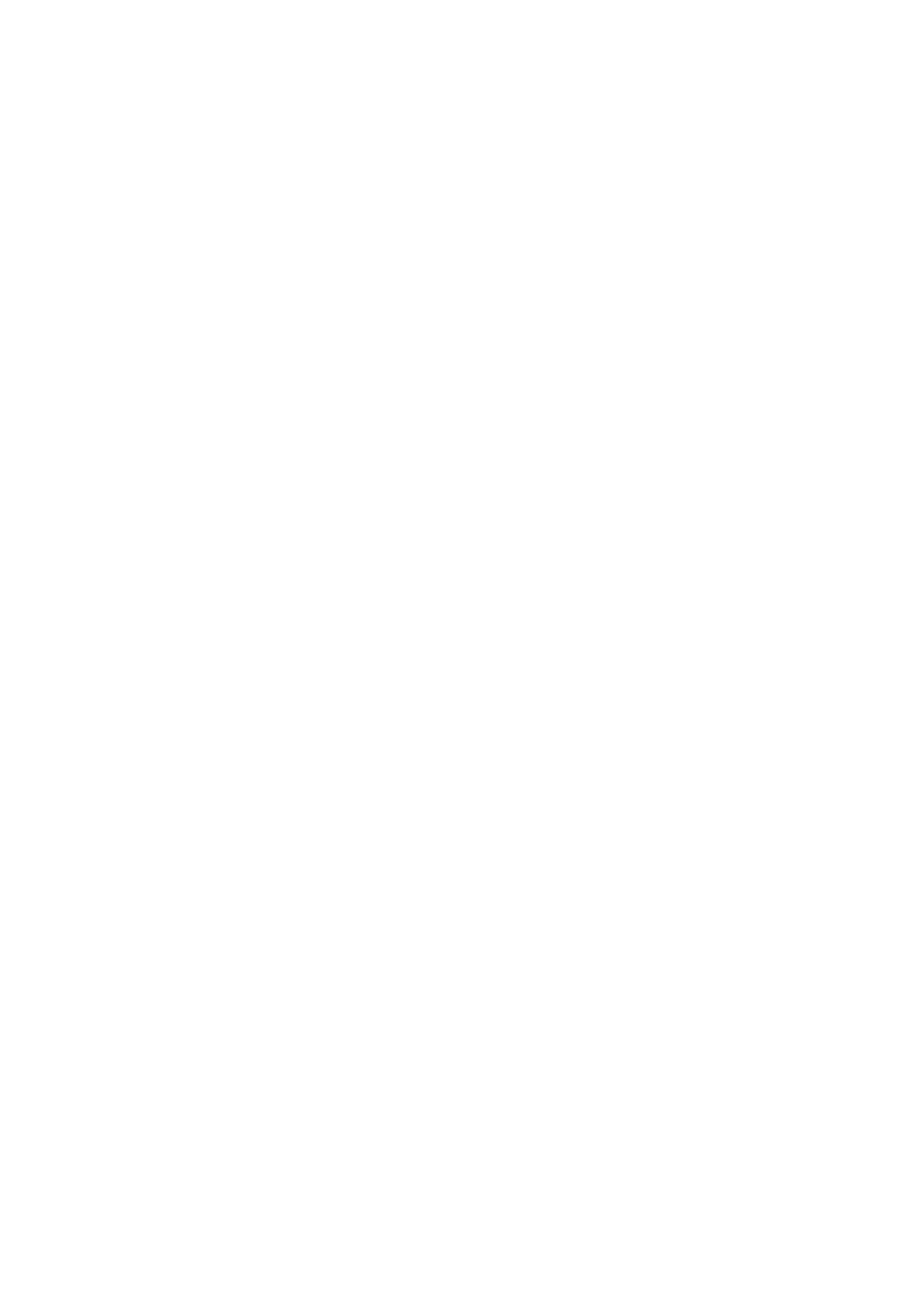## **MIGHTY: SAVING THE GREYS**

Lillian Bird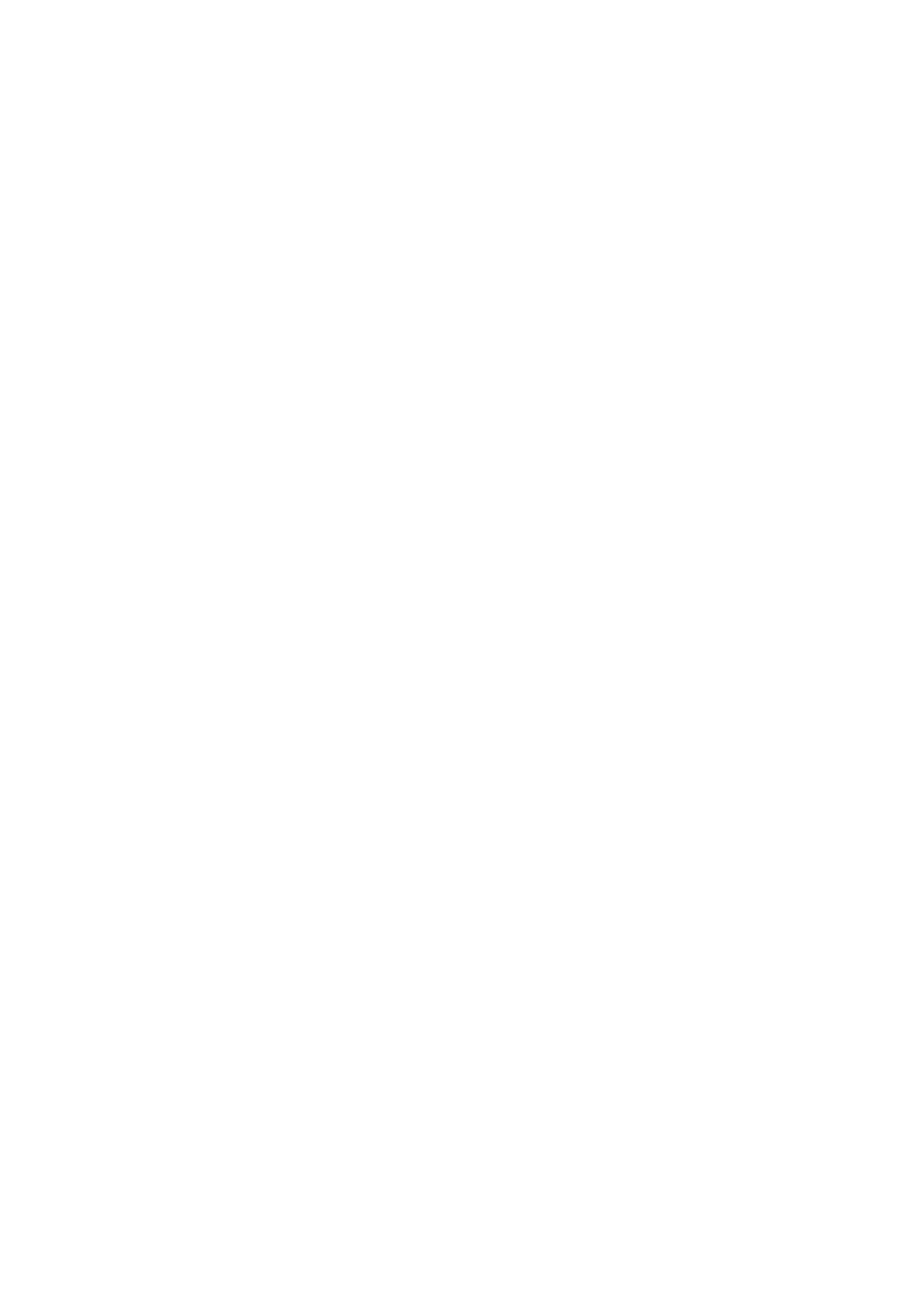# **MIGHTY: SAVING THE GREYS**



## Lillian Bird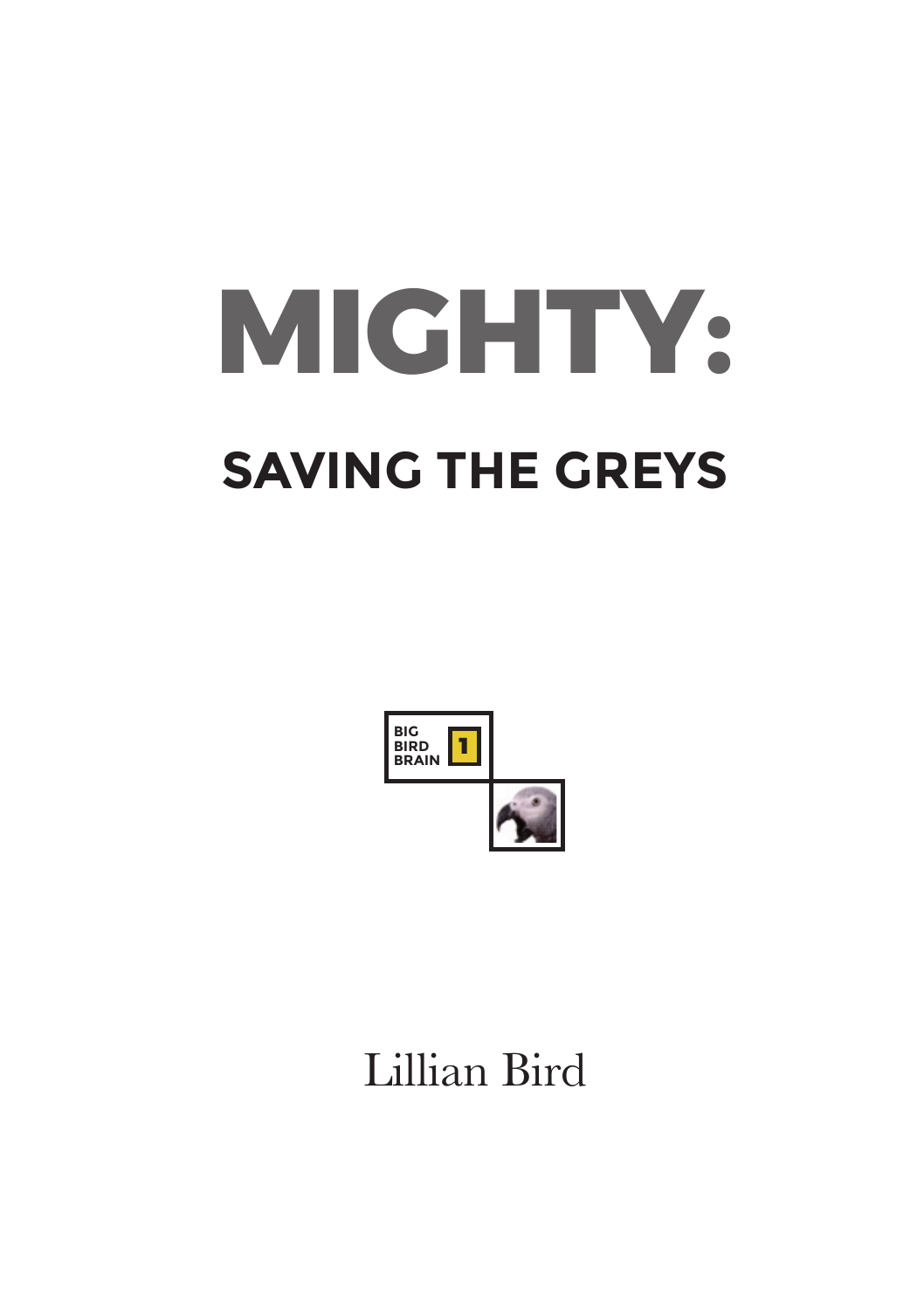Written by Lillian Bird

Published in the UK by Big Bird Brain 2021

Copyright © Lillian Bird 2021.

All rights to the content of the book belong to Lillian Bird and cannot be reproduced or copied without permission of Lillian Bird.

All rights reserved. No part of this publication may be reproduced, stored in a retrieval system, or transmitted, in any form, or by any means, mechanical, electronic, photocopying, recording, or otherwise without the written consent of the author, nor be otherwise circulated in any form of binding or cover other than that which it is published and without a similar condition being imposed on the subsequent purchaser.

A catalogue record for this book is available from the British Library.

Isbn: 978-1-9196270-0-7

Formatted, printed and bound by Beamreach Book Printing, Cheshire, UK.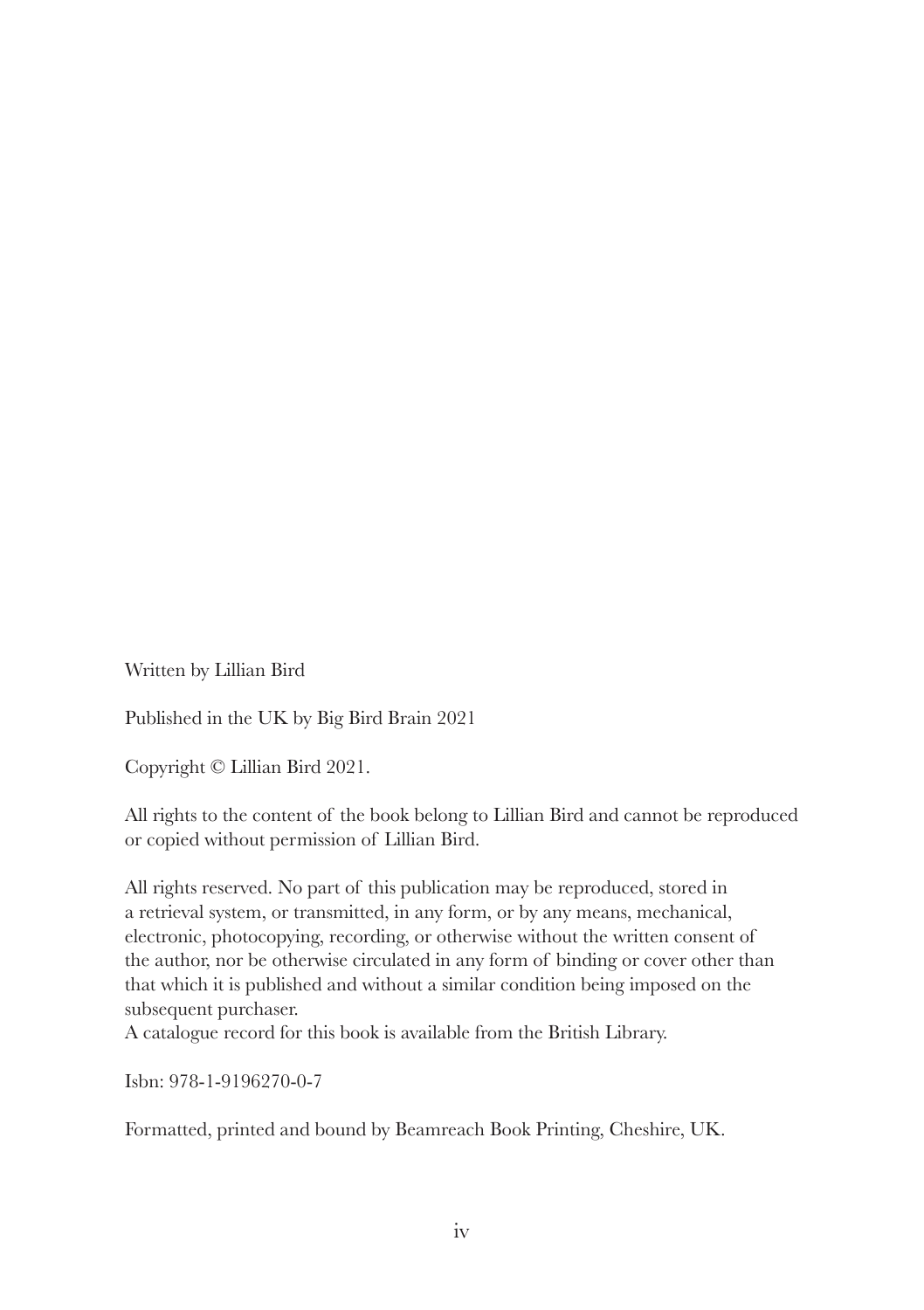*This is a whimsical and uplifting tale of a rather special parrot, set against a backdrop of real life and current events, for the delight of anyone looking for a 'flight of fancy', for bird lovers and for those who revel in anthropomorphism*

> from the imagination of **Lillian Bird** 2021



*This book is not written in a style aimed at young children, but would be suited to older children*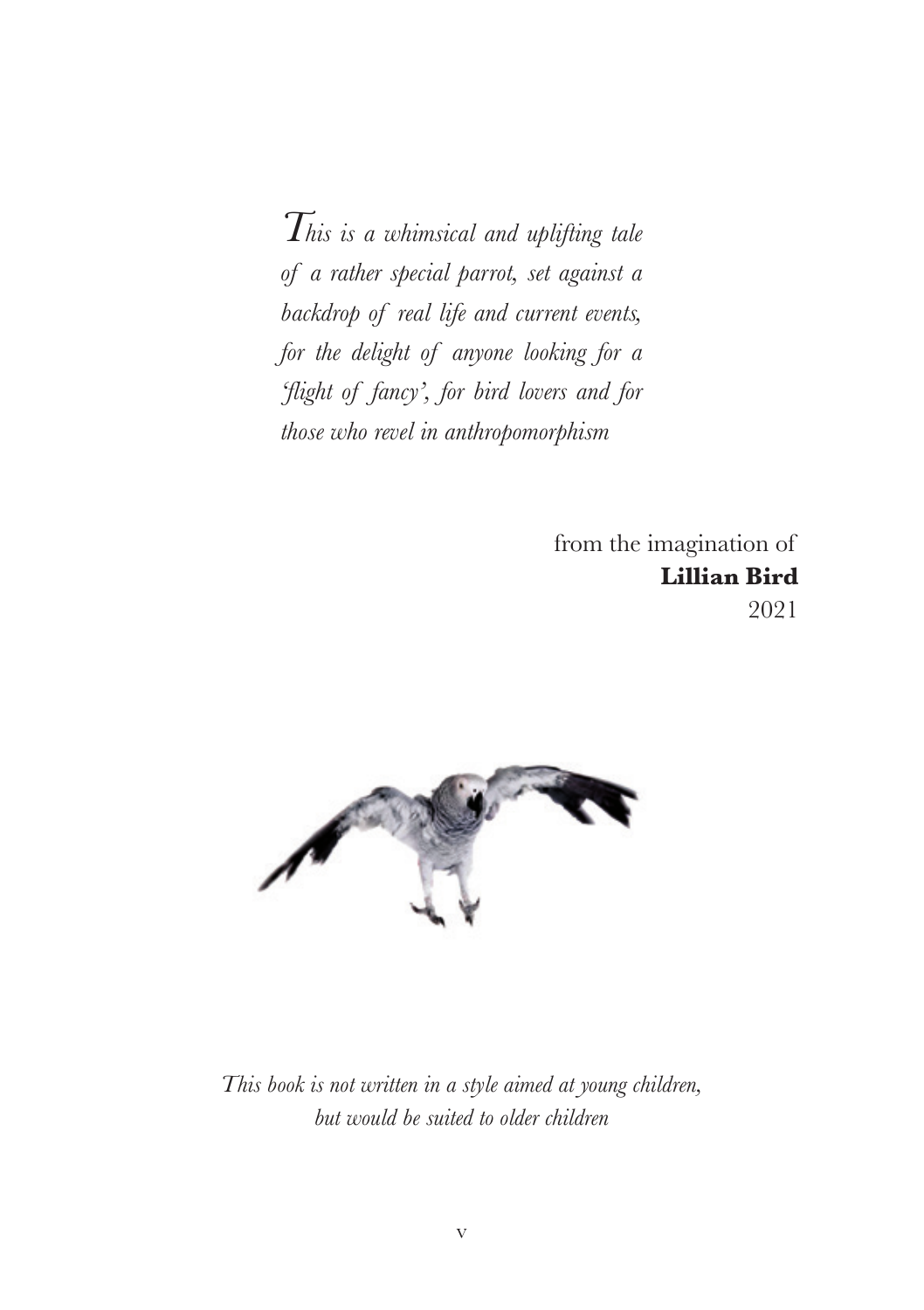

#### **FACTS CHECK**

#### **Types of African Grey**

Not counting a sub-species, there are two main types of African Grey parrots, both from the central African regions.

Congo African Greys (CAGs) have mottled grey feathers, black beaks and bright red tails and are about 13" to 16" (33 cm – 41 cm) in length from beak to tail end.

Timnehs are a slightly darker grey, have horn coloured upper beaks and dark maroon tails and are about 10" (25.5 cm) from beak to tail end.

Both types are equally intelligent and can learn words but only the CAGs can copy tones and how people speak.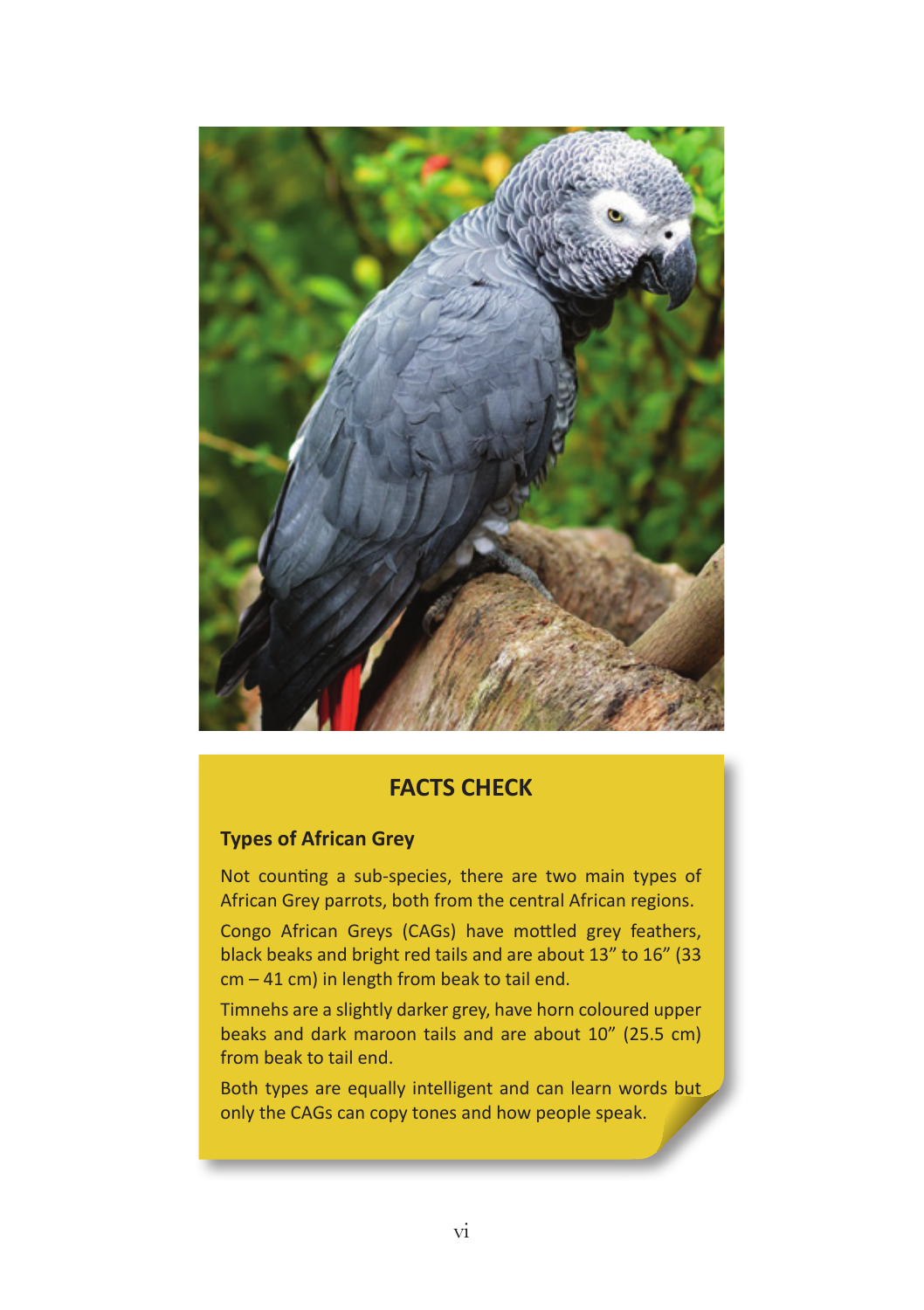## **CONTENTS**

| Chapter 1  | What am I and which people make                                                   |
|------------|-----------------------------------------------------------------------------------|
| Chapter 2  | How did I become the way I am                                                     |
| Chapter 3  | A secret shared and a mission devised 17                                          |
| Chapter 4  | Moving base and being closely scrutinised 27                                      |
| Chapter 5  | The original Triple Bs and learning to stay focused 35                            |
| Chapter 6  | Free flying, catching burglars and watching TV41                                  |
| Chapter 7  | Determination to succeed and mental                                               |
| Chapter 8  | The secret files and acclimatising to Africa56                                    |
| Chapter 9  | Launching off on my own and beginning                                             |
| Chapter 10 | Appointing a lieutenant and an excursion                                          |
| Chapter 11 |                                                                                   |
| Chapter 12 | Tracking down a flock in need of rescue 95                                        |
| Chapter 13 | Poachers and preying vultures on route                                            |
| Chapter 14 | Tearful re-unions, tearful farewells                                              |
| Chapter 15 | Family news, teaching good behaviour<br>and trialling being a vet's assistant 124 |
| Chapter 16 | An unexpected windfall and 'keeping it in the family' 134                         |
| Chapter 17 |                                                                                   |
| Chapter 18 |                                                                                   |
| Chapter 19 |                                                                                   |
|            |                                                                                   |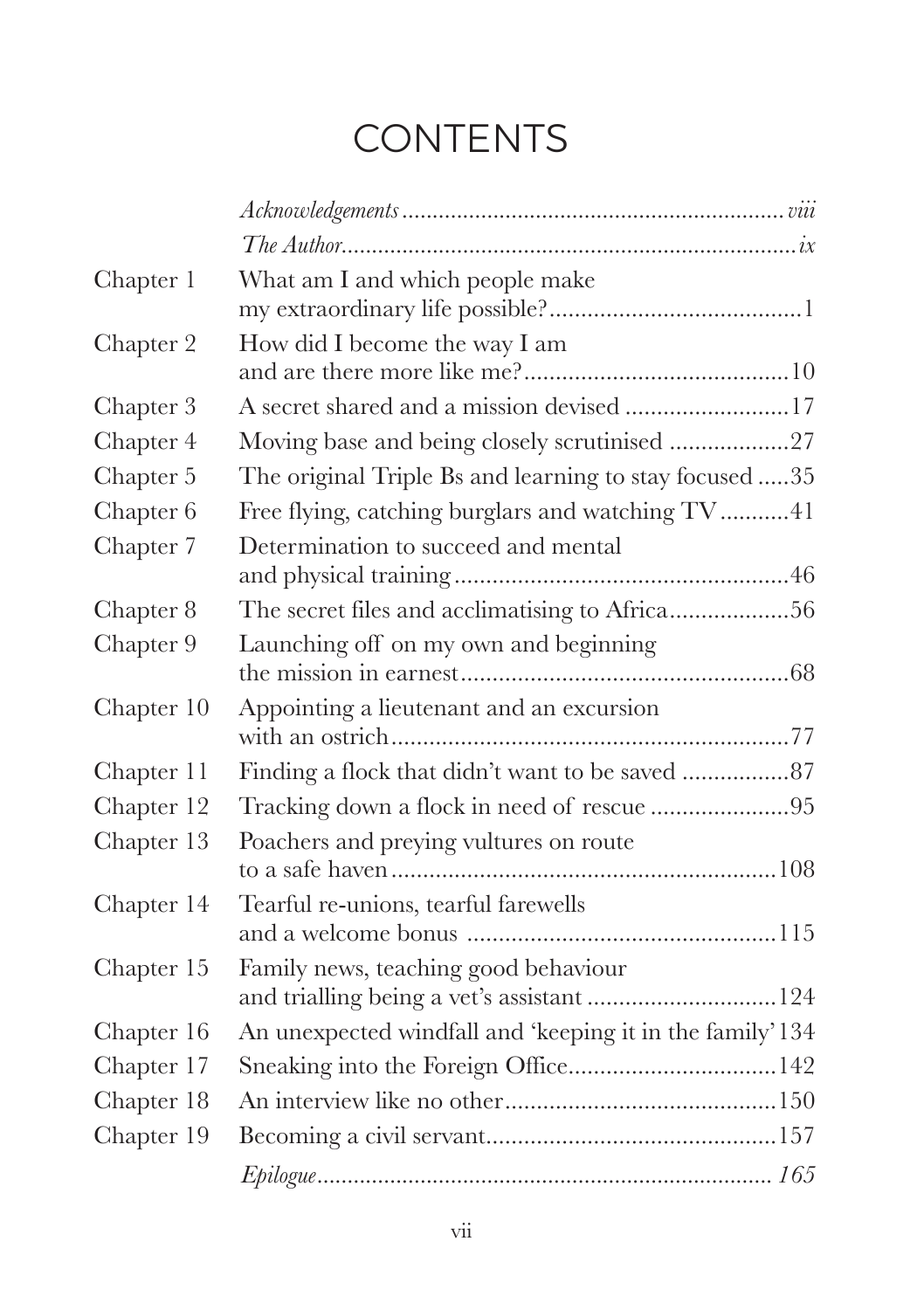## ACKNOWLEDGEMENTS

My thanks go to Dr. Irene Pepperberg who made no contribution whatsoever to this book but whose work with her star 'pupil', Alex, and with Griffin, who she is pictured with below, has inspired me.





This is the famous Alex who, along with Dr. Pepperberg, pioneered new avenues in avian intelligence. ALEX – an acronym for Avian Learning EXperiment – demonstrated a remarkable level of cognition. When he died prematurely, aged 31, he left a significant legacy of learning. https://alexfoundation.org/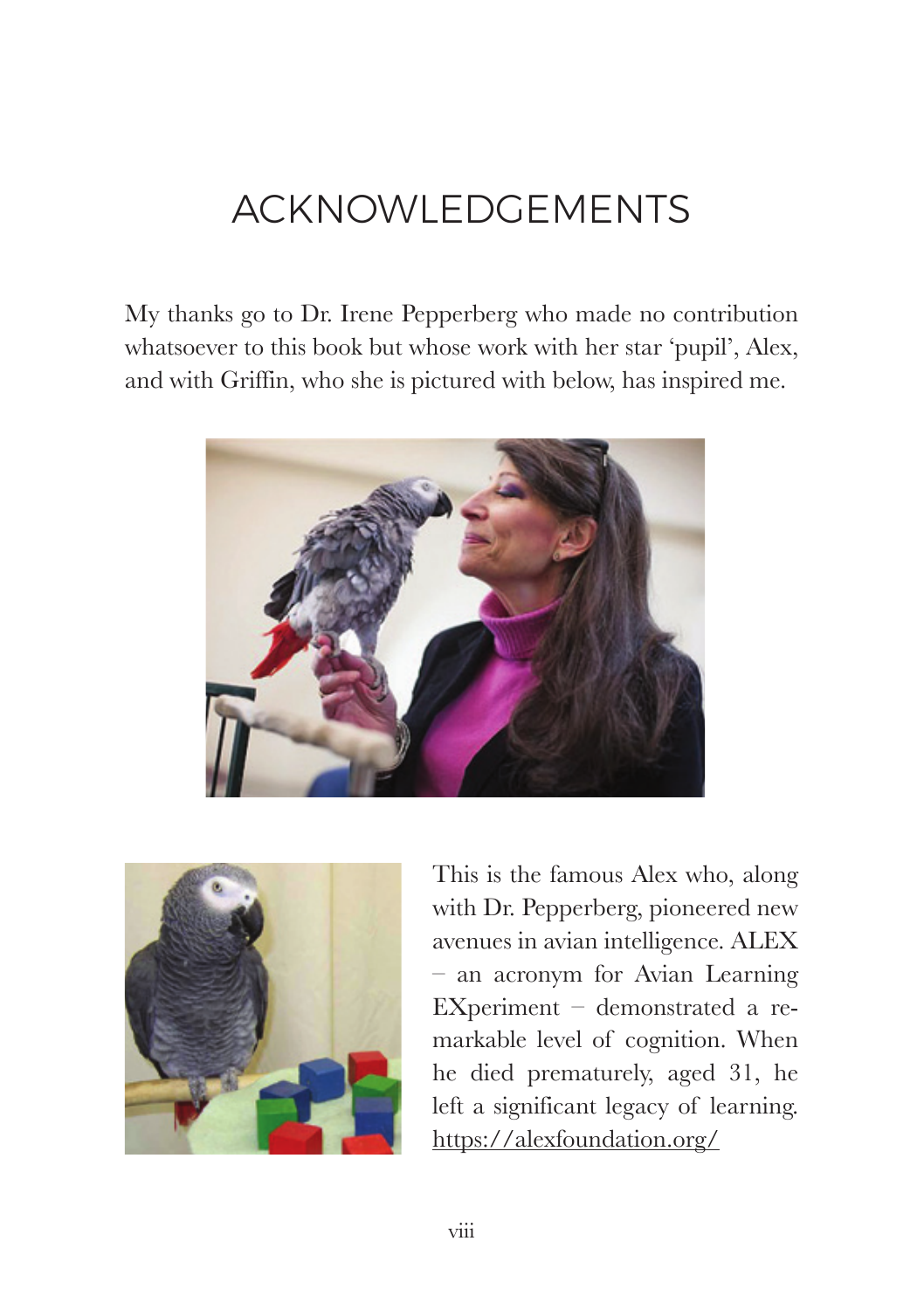I was also inspired by my own two African Grey parrots who are perpetually fascinating and entertaining and am grateful to Barrett Watson, the Suffolk breeder I acquired them from. He sent me this image just before parting with them, aged 12 weeks, in 2020.



And I would like to issue a big 'thank you' to Alan Jones and Les Rance, chairman and secretary of the Parrot Society UK, for kindly doing a proof and facts check of this book.

### THE AUTHOR

Lillian Bird is a journalist by training although, since finding her environmental conscience in the early 1990's, she has focused primarily on voluntary planning and transport policy work for various non-governmental organisations including the Campaign to Protect Rural England (CPRE). She lives in Cheshire with her male and female African Greys, Contra and Cleo, where she has served as an Independent Councillor on her Parish Council since 1999. She also represents the Cheshire Association of Local Councils on the National Assembly of the National Association of Local Councils (NALC). She wrote this book as light relief during the coronavirus lockdowns of late 2020 and early 2021 and hopes it will both bring some joy and also provoke some thoughts about human impacts on the environment.